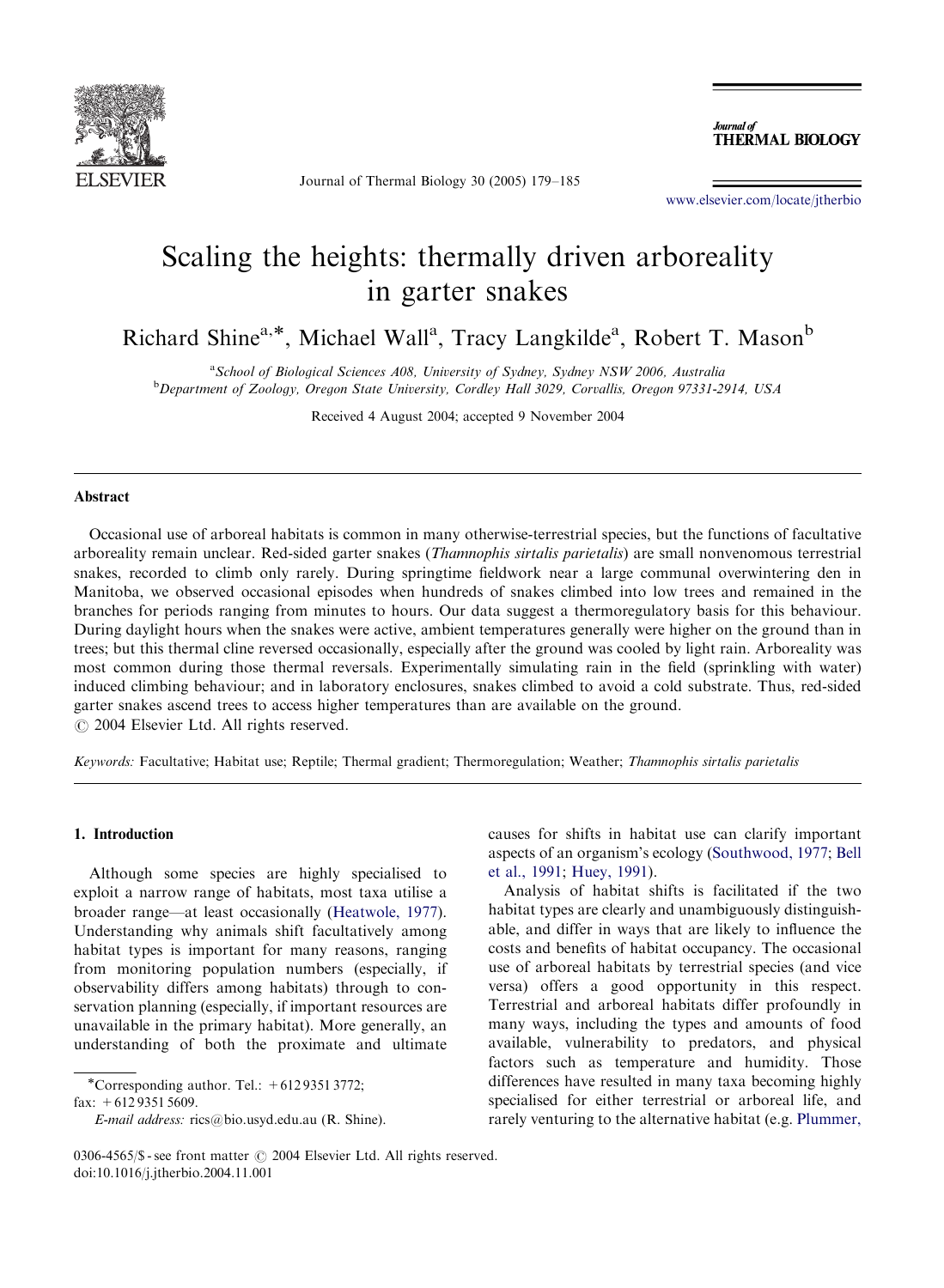[1981](#page-5-0); [Vitt and Decarvalho, 1992](#page-6-0); [Luiselli et al., 2000](#page-5-0)). Nonetheless, many species do use both habitats (often for different functions) and thus, must move between the two types of habitat either regularly or intermittently ([Weatherhead and Charland, 1985](#page-6-0); [Li, 1995](#page-5-0); [Mullin and](#page-5-0) [Gutzke, 1999;](#page-5-0) [Vitt et al., 2000](#page-6-0)). Although such facultative shifts between terrestrial and arboreal habits are widespread, the cues that elicit such movements remain unstudied for most kinds of animals.

The present paper describes a serendipitous extension of our long-term ecological research on garter snakes at dens on the Canadian prairies. We noticed that although these snakes are usually terrestrial, occasionally many of them would climb into stunted aspen and willow trees. This resulted in a sudden shift in habitat use, with many hundreds of snakes ascending within a few minutes. The animals sometimes remained in the trees for an hour or so, but more frequently returned to the ground several minutes later. We wondered why this occurred. The most likely answer appeared to be thermoregulation, with snakes climbing trees to attain higher body temperatures. To test this hypothesis, we quantified the incidence of arboreality and its thermal correlates, and conducted simple experiments on proximate cues for this habitat shift.

## 2. Materials and methods

#### 2.1. Study species and area

Red-sided garter snakes (Thamnophis sirtalis parietalis) are small (adult males average 45 cm snout-vent length [SVL], females 55 cm) nonvenomous natricine colubrid snakes that are widely distributed through North America ([Rossman et al., 1996\)](#page-5-0) (Fig. 1). Near the northern edge of their geographic range, these snakes overwinter in large communal dens (usually in limestone caverns) among aspen woodland, emerging in spring (May) to court and mate for a few weeks prior to dispersing to their summer ranges [\(Gregory, 1974](#page-5-0); [Gregory and Stewart, 1975\)](#page-5-0). The consequent massive aggregations of courting snakes provide an exceptional research opportunity, so that this system has been the focus of detailed studies for many years [\(Mason, 1993](#page-5-0)).

In May 2003 and 2004, we worked at a den containing  $>$  50,000 snakes 1.5 km N of the town of Inwood, 250 m E of Highway 17 in central southern Manitoba  $(50^{\circ}31.58'N \t 97^{\circ}29.71'W)$ . The snakes emerge from between limestone boulders at the edge of a quarry, courting on this open rocky area by day and returning to shelter between and beneath the rocks at night. The only vegetation in this area consists of low (to 1.5 m) aspen (Populus tremuloides) and willow (Salix amygdaloides). The trees are generally leafless during the initial phase of



Fig. 1. Garter snakes (Thamnophis sirtalis parietalis) in a small tree at the Inwood den in Manitoba.

snake emergence in spring, but sometimes leaf out fully, prior to the snake's dispersal from the den (R. Shine, pers. obs.).

## 2.2. Habitat use

Within the main Inwood den, we selected 10 trees in which we sometimes saw snakes, and counted the numbers of snakes in each tree vs. on the ground beneath it (i.e. in the area under the branches). We conducted one such count per day, on 5 days in May 2003 and 9 days in May 2004. We restricted the counts to noncourting male snakes, because these were by far the most numerous (generally  $> 90\%$  of animals active at the den) and these males rarely interacted with each other in any overt way (whereas females were courted by large groups of males, and thus the locations of individuals in such groups were not independent of each other). Because snakes were in trees only rarely, randomly timed surveys would have included few or no such periods; thus, we targeted sampling to times when arboreality occurred, as well as sampling an equivalent number of times when there were no snakes in trees. We may have inadvertently recorded individual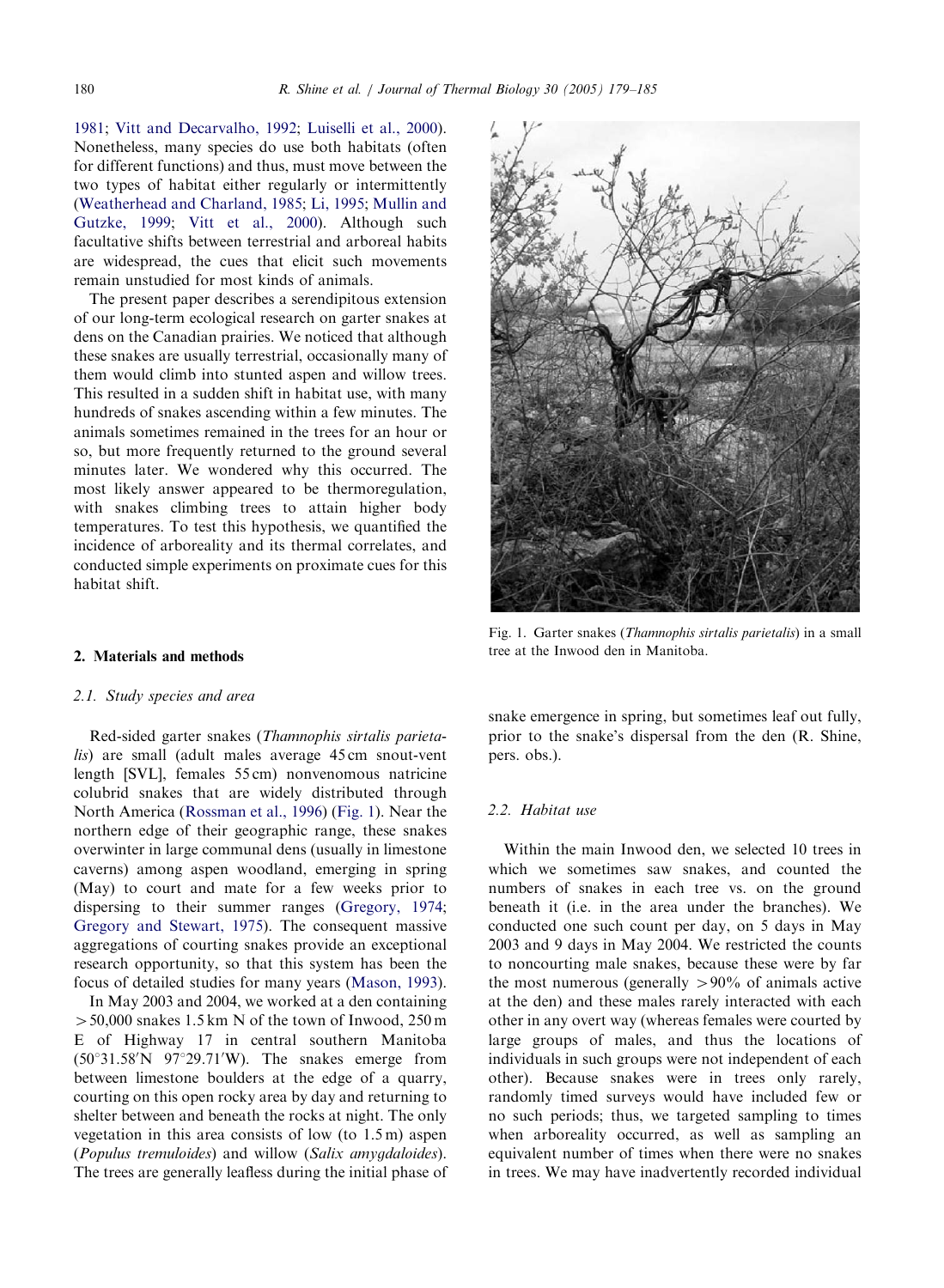snakes more than once (on different days) but this is unlikely given the huge numbers of animals at the den.

## 2.3. Ambient temperatures

On 5 days, we recorded shaded ambient (air) temperatures at heights above ground of 0, 20, 40, 50, 60, 80 and 100 cm (using an electronic thermometer) at the same times as we counted snakes. We took four readings at each height on each occasion, at points at least 50 cm apart. Most snakes in trees were 20–80 cm above ground level, so heights for ambient measurements bracketed that range. On a further 10 occasions we counted snakes as above, and recorded temperatures at ground level and at 50 cm above ground. These data enable us to look for any consistent association between thermal regimes and snake locations.

To obtain continuous records of thermal profiles at ground and tree levels, we deployed six thermal dataloggers (thermochron ibuttons, Dallas Semiconductor, Dallas, Texas, USA; diameter 15 mm, height 6 mm, mass 3.3 g; three on the ground, three 50 cm above the ground) to record temperatures at 15-min intervals over a 5-day period.

## 2.4. Field experiments

During fieldwork at the den, we noticed that snakes often began climbing into trees as soon as light rain began to fall. To quantify this trend, we scored numbers of snakes climbing up vs. down trees over a 30-s period immediately after the rain commenced at 0920 h on 18 May 2003. To test possible explanations for this effect, we conducted simple experiments whereby we sprinkled snakes on the ground with water, and recorded their responses over the following 10 s. To mimic the physical stimulus of raindrops hitting the ground but without the cooling due to evaporation, we repeated these trials using fine sand instead of water. Our control treatments consisted of either no stimulus, or closely approaching snakes to startle them and induce retreat. In each case we scored whether snakes remained still, and (if they moved) whether they stayed on the ground or climbed into trees. The procedure was to select a solitary stationary male snake on the ground and record its response to the experimental stimulus over the next 10 s, then to repeat the process with another snake. The order of presentation of stimuli was randomised.

#### 2.5. Laboratory experiment

To clarify whether cooling of the substrate (perhaps due to rain: see above) induced arboreality in the snakes, we set up nylon arenas (''Space Pop'', Smash Enterprises, Melbourne; circular with 48 cm diameter, 56 cm deep). Each arena contained a ''tepee'' of four 50-cmlong sticks lashed together at their tops, enabling the snakes to climb if they so desired. We placed a cooler brick  $(18 \times 12 \times 2 \text{ cm})$  beneath each arena; half the bricks were cooled prior to use (so substrate temperature ranged from 5.2 to 7.0 °C), and the other half were at ambient temperature (approx.  $21.8\textdegree C$ ). Air temperatures near the top of the ''tepee'' structure ranged from 16.8 to 19.8  $\degree$ C, and did not differ between the cooled vs. control arenas. We placed 20 male garter snakes into each arena, and scored the numbers on the ground vs. up on the sticks after 5 min.

## 3. Results

## 3.1. Incidence of arboreal behaviour

Contingency-table analysis confirms that the proportions of surveyed snakes that were in trees differed significantly among sampling episodes (range 0–79%;  $\chi^2 = 644.23$ , 14 df, P<0.001). Although we did not quantify the effects of rain, observations immediately after light rain commenced falling on 18 May 2003 at 0920 h showed that of 20 snakes actively moving during the next 30 s, 17 were ascending trees and only three were descending (against a null of 50%,  $\chi^2 = 9.80$ , 1 df,  $P<0.001$ ). These data are consistent with the idea that rain stimulates arboreality.

## 3.2. Ambient temperatures

On two sampling occasions when all snakes were on the ground (12 and 13 May 2003), ambient temperatures were generally high, and averaged about  $2^{\circ}$ C higher on the ground than in the trees [\(Fig. 2](#page-3-0)). In contrast, samples taken while some snakes were in trees showed lower ambient temperatures, and less difference between trees and ground ([Fig. 2](#page-3-0); 8, 15 and 18 May 2003). Temperatures at 1 m above the ground were slightly higher than ground temperatures on two of these three days [\(Fig. 2](#page-3-0)). To evaluate the statistical validity of this apparent pattern, we conducted repeated-measures ANOVA on the thermal data in [Fig. 2](#page-3-0), using whether or not snakes were in trees as the factor, days as replicates, and height above ground as the repeated measure. To avoid pseudoreplication, mean temperature values were calculated for each height for each day. The analysis confirmed that days when snakes were in trees were cooler overall than days when snakes were not in trees (but not significantly so;  $F_{1,15} = 9.76$ ,  $P = 0.052$ ), and that temperature changed with height above ground  $(F_{5,15} = 7.42, P < 0.002)$ . More importantly, the way in which temperature changed with height above ground differed between sampling occasions when snakes were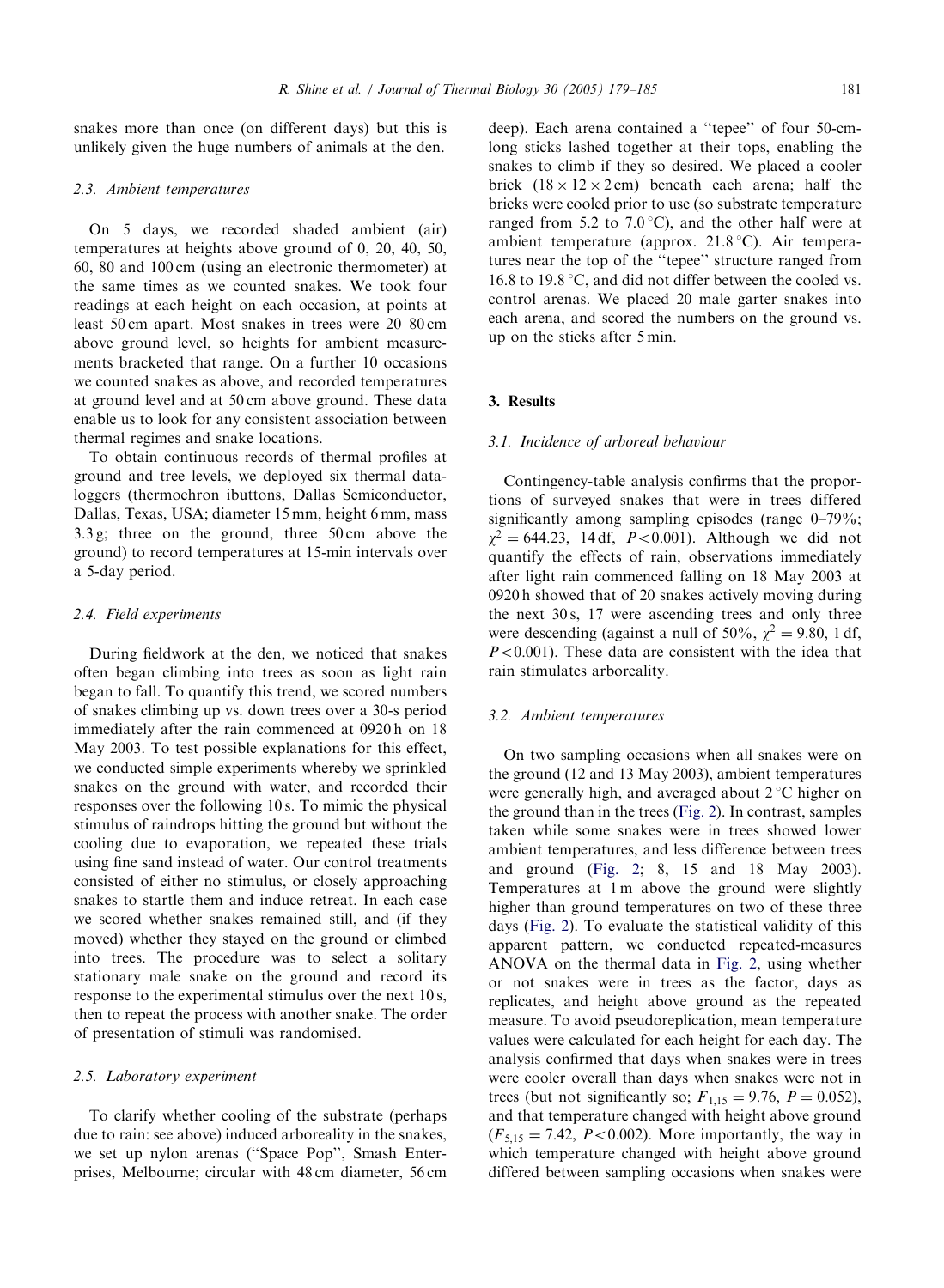<span id="page-3-0"></span>

Fig. 2. Ambient (air) temperatures as a function of height above the ground on five sampling occasions at the Inwood snake den. The filled symbols represent data for two occasions (on 12 and 13 May 2003) when all snakes were on the ground rather than in trees. The open circles (for 8, 15 and 18 May 2003) represent times when some snakes were in trees. Graphs show mean values and standard errors; the latter are so small that they are generally not visible.

in trees and when they were not (interaction term,  $F_{5,15} = 10.30, P < 0.0003$ . Inspection of the data shows that this significant result reflects a trend for height above ground to have less effect on ambient temperature on days when snakes were arboreal than on days when they were not (Fig. 2).

Continuous records confirm that ambient temperatures at ground level, were higher than those 50 cm above the ground for most of the snakes' activity period each day (approx. 1000–1900 h: Fig. 3). However, tree temperatures were consistently higher early in the morning (0700–1000 h) because branches were exposed to direct sun at that time whereas the ground was not (because of shading by trees, hillocks, etc.). A shorter period of thermal reversal also occurred during most evenings, as ambient temperatures at ground level typically fell slightly faster than those at tree level at this time of day (Fig. 3). Thermal differentials between tree and ground were relatively slight throughout most of the day, so that even a minor depression in ground temperature due to light rain was enough to push substrate temperature below ambient temperatures available higher in the trees.

Data on snake locations and simultaneously measured air temperatures at ground level and 50 cm above the ground showed a consistent pattern, whereby snakes were in trees only when they were thereby exposed to warmer



Fig. 3. Thermal differentials between ground level, and 50 cm above the ground, at the Inwood snake den. The graphs show mean values and standard errors based on six thermochrons (three in trees, three on the ground) over a typical 5-day period (12–16 May 2003). The upper graph shows mean values for thermochrons in the trees vs. on the ground, whereas the lower graph plots the difference between temperatures in these two locations as a function of the time of day. The dotted horizontal line in the lower graph shows equal temperatures in the trees vs. on the ground.

temperatures than were available at ground level [\(Fig. 4](#page-4-0);  $n = 14$  sampling occasions, spearman rank correlation  $\rho = -0.86$ ,  $P = 0.002$ ). Interestingly, the proportions of snakes in trees were highest when thermal differentials were small [\(Fig. 4\)](#page-4-0). This pattern reflected the fact that arboreality was fairly short-lived; if the ground continued to cool, most snakes (including those that have moved to trees) retreated to underground shelters.

## 3.3. Field experiments

Twenty of 20 ''control'' snakes (observed, not disturbed) remained stationary throughout the 10-s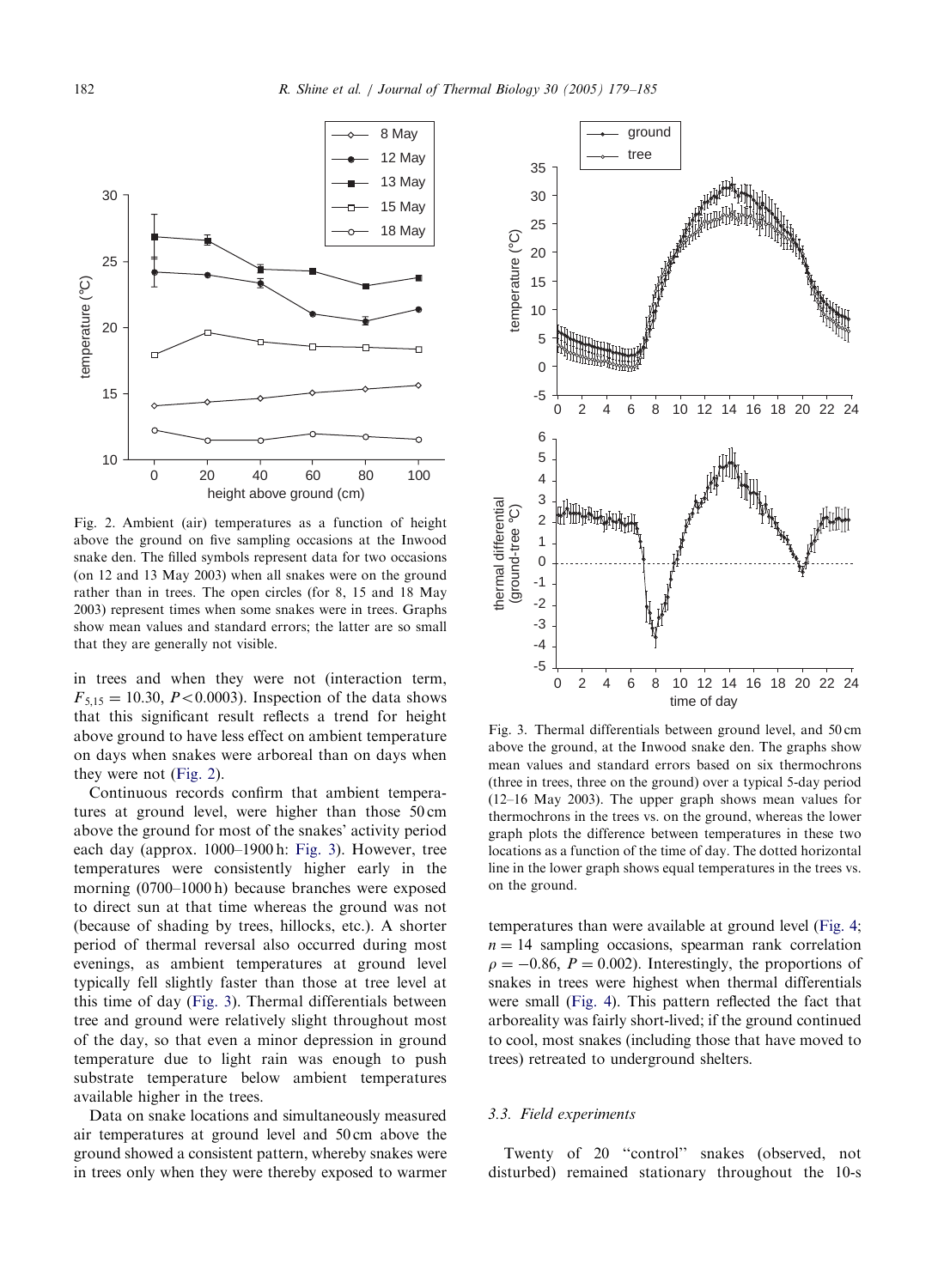<span id="page-4-0"></span>

Fig. 4. Air temperatures at ground level and at 50 cm above ground at the Inwood den, relative to the numbers of garter snakes in the trees vs. on the ground. Each data point is a mean based on 10 temperature measurements in the trees and 10 on the ground, and counts of snakes in 10 trees and on the ground under those trees.

observation period. Of the 20 snakes that were directly approached very closely that they fled, only one climbed into a nearby tree; the rest crawled away across the ground. Of 20 snakes sprinkled with water, 13 began to climb within 10 s. Of 20 snakes sprinkled with fine sand, three began to climb within 10 s. Contingency-table analysis confirms that the incidence of climbing was significantly higher for snakes sprinkled with water than for any of the other treatments ( $\chi^2$  > 8.00, 1 df, P < 0.004 for all comparisons against simulated rain; after Bonferroni correction for multiple tests, all  $P < 0.015$ ).

## 3.4. Laboratory experiment

In 30 trials, 0–8 snakes per arena had climbed into the tepee of sticks when checked after 5 min. On average, more snakes had climbed when the substrate was cool (mean  $\pm$  SE = 2.33 $\pm$ 0.54 snakes, range 0–8) than when the substrate was warmer  $(0.87 \pm 0.36$  snakes, range 0–4; ANOVA,  $F_{1,28} = 5.07, P < 0.04$ .

## 4. Discussion

In combination, our descriptive and experimental data suggest that red-sided garter snakes utilise arboreal habitats primarily for thermoregulation. Doubtless, garter snakes ascend trees for other reasons as well; for example, one animal fled into a tree to escape our close approach (above). Also, female garter snakes sometimes climb into trees to escape vigorous courtship ([Shine et al., 2003](#page-6-0)), and are courted and sometimes mated in the trees by males that manage to follow or find them (R. Shine, pers. obs.; see [Aleksiuk and](#page-5-0) [Gregory, 1974](#page-5-0); [Gregory, 1975](#page-5-0); [Galbraith, 2001](#page-5-0)). However, it is unusual to see more than a few snakes in trees

at the Inwood den, compared to the many thousands moving on the ground. This situation makes it particularly striking on the rare occasions when many animals move into the trees almost simultaneously. [Gregory \(1975\)](#page-5-0) reported one case of a similar mass movement of garter snakes into trees at a den near Inwood, but was unable to explain the reason for this unusual behaviour. Our study suggests that this synchrony reflects a rapid response to changes in weather conditions (especially, the onset of light rain) that chills the ground and hence, reverses the usual thermal gradient from the ground to the trees.

Correlations between thermal conditions and arboreality (e.g. Fig. 4) offer only weak evidence as to causation; any thermal effects of climbing might be secondary consequences of tree use rather than primary cause. Thus, the most convincing evidence of a causal link between temperature and arboreality comes from our experimental trials. In the field, garter snakes were reluctant to climb trees under any conditions other than sprinkling with water; thus, the climbing response to water cannot be attributed to antipredator tactics or simple disturbance. Similarly, climbing was induced by low substrate temperatures in laboratory trials, suggesting that temperature per se (rather than moisture, for example), acts as a proximate cue to elicit arboreality.

A previous study on Manitoba garter snakes emphasised the low priority accorded to thermoregulation by courting males ([Shine et al., 2000](#page-5-0)). The likely reason for that result was the low thermal inertia of these small elongate animals, such that close bodily contact during courtship inevitably results in rapid heat transfer among individuals ([Shine et al., 2001\)](#page-6-0) and thus eliminates any advantage to prior warming ([Shine et al., 2000](#page-5-0)). However, the present study shows that in cool cloudy conditions when courtship is sporadic or nonexistent, thermoregulatory issues influence habitat selection.

Climbing above ground level to facilitate thermoregulation is undoubtedly widespread in snakes as it is in other ectotherms. Biophysical models suggest that a reptile on a tree branch experiences very different routes and rates of thermal exchange than does the same animal on the ground ([Bakken and Gates, 1975\)](#page-5-0). Field studies provide many examples of thermally driven arboreality, either to avoid or obtain higher body temperatures. For example, small arid-zone lizards select increasingly higher perches in hotter weather, to avoid lethally high ambient temperatures close to ground level [\(Heatwole, 1970\)](#page-5-0). [Carpenter \(1952\)](#page-5-0) suggested that Thamnophis sirtalis sometimes may be arboreal in midsummer for the same reason. In many forested habitats, solar penetration (and thus, the opportunity to bask) is limited at ground level, and reptiles must climb to achieve access to radiant energy (e.g. [Fitzgerald et al., 2003\)](#page-5-0). Both of these situations are probably more common than that seen in the Manitoba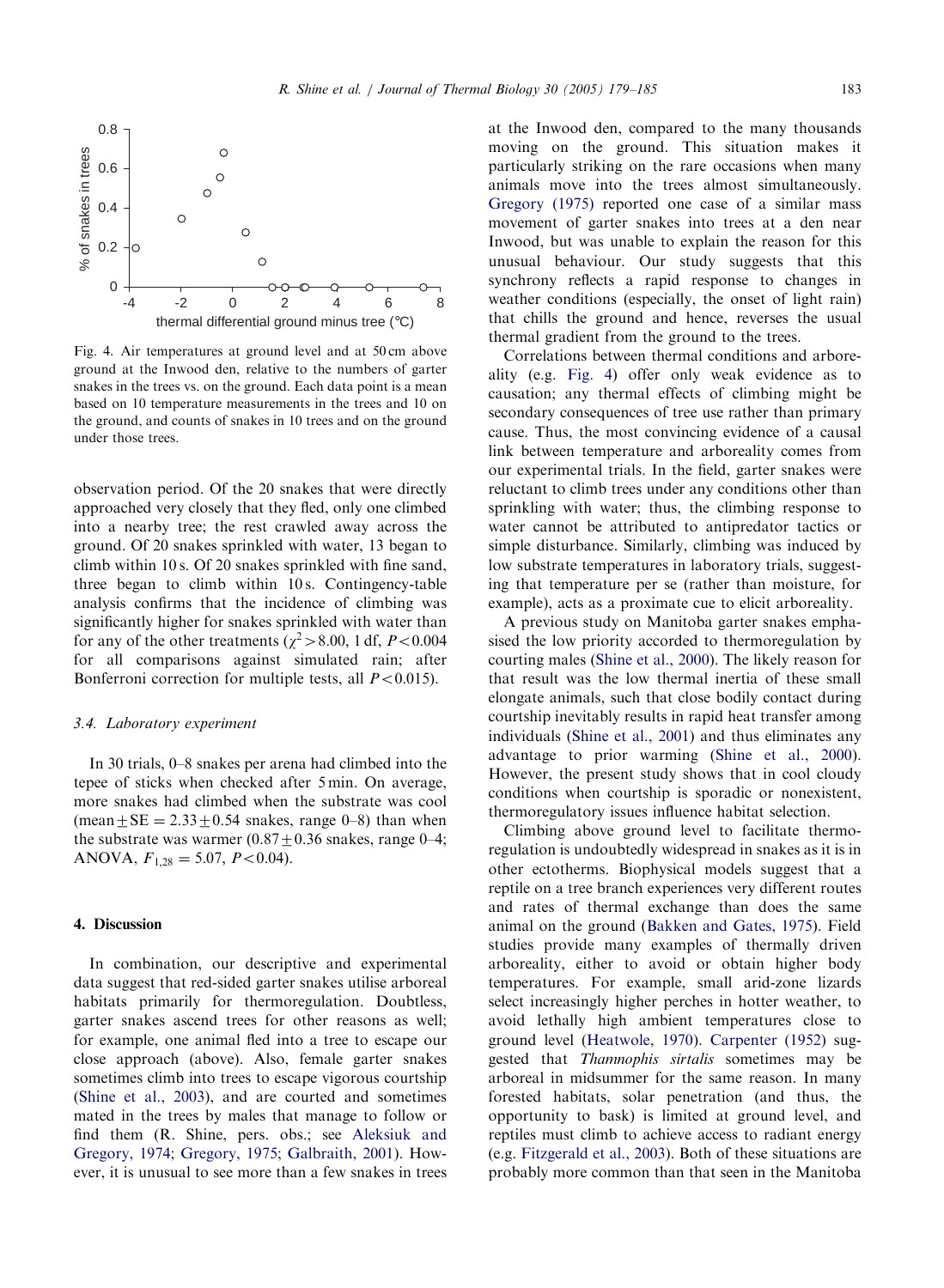<span id="page-5-0"></span>garter snakes, where arboreality occurs in cool cloudy conditions and is driven by a relatively slight ( $\lt 2^{\circ}$ C: [Fig. 3](#page-3-0)) differential in available temperature. Nonetheless, we have also seen garter snakes at a nearby den, climb onto a wooden fence to bask in the early morning sunlight (R. Shine, pers. obs.); and thus, arboreal habitats are used for basking as well as to avoid transiently low soil temperatures due to rain. A similar use of arboreal habitats for basking has been reported in other usually terrestrial garter snake taxa (e.g. T. atratus: [Stitt, 2003](#page-6-0)). To more fully understand the thermal consequences of arboreality, future studies could incorporate direct measures of operative (rather than ambient) temperatures, as well as snake body temperatures.

Our study indicates that the garter snakes of Manitoba are capable climbers and are willing to use arboreal habitats whenever there is a thermal advantage to doing so. Perhaps the most interesting aspect of our results was that the thermal gradients to which the snakes responded were relatively subtle and short-lived, suggesting a high level of precision in temperature perception and responses. Captive reptiles show similarly precise selection of parts of their enclosures that offer even very minor thermal advantages (pers. obs.), suggesting that many reptile species are capable of equally subtle responses to spatial and temporal heterogeneity of environmental temperatures.

### Acknowledgements

We thank Al and Gerry Johnson for help and encouragement, and the Manitoba Department of Natural Resources (especially Dave Roberts) for permits. Financial support was provided by the Australian Research Council and the Australian Academy of Science (to RS), and by the National Science Foundation (IBN-9357245) and the Whitehall Foundation (W95-04) to RTM. Research was conducted under the authority of Oregon State University Institutional Animal Care and Use Committee Protocol No. LAR-1848B. All research was conducted in accord with the US Public Health Service 'Policy on Humane Care and Use of Laboratory Animals' and the National Institutes of Health 'Guide to the Care and Use of Laboratory Animals'.

#### References

- Aleksiuk, M., Gregory, P.T., 1974. Regulation of seasonal mating behavior in Thamnophis sirtalis parietalis. Copeia 1974, 682–689.
- Bakken, G.S., Gates, D.M., 1975. Heat-transfer analysis of animals: some implications for field ecology, physiology and

evolution. In:Gates, D.M., Schmerl, R.B. (Eds.), Perspectives of Biophysical Ecology. Springer, New York, pp. 255–290.

- Bell, S.S., McCoy, E.D., Mushinsky, H.R., 1991. Habitat Structure. The Physical Arrangement of Objects in Space. Chapman & Hall, London.
- Carpenter, C.C., 1952. Comparative ecology of the common garter snake (*Thamnophis s. sirtalis*), the ribbon snake (Thamnophis s. sauritus) and Butler's garter snake (Thamnophis butleri) in mixed populations. Ecological Monographs 22, 235–258.
- Fitzgerald, M., Shine, R., Lemckert, F., 2003. A reluctant heliotherm: thermal ecology of the arboreal snake Hoplocephalus stephensii (Elapidae) in dense forest. Journal of Thermal Biology 28, 515–524.
- Galbraith, D.A., 2001. Arboreal courtship behavior by Eastern Garter Snakes, Thamnophis sirtalis sirtalis, in September in Bruce County, Ontario. Canadian Field-Naturalist 115, 347–348.
- Gregory, P.T., 1974. Patterns of spring emergence of the redsided garter snake (Thamnophis sirtalis parietalis) in the Interlake region of Manitoba. Canadian Journal of Zoology 52, 1063–1069.
- Gregory, P.T., 1975. Arboreal mating behavior in the red-sided garter snake. Canadian Field-Naturalist 89, 461–462.
- Gregory, P.T., Stewart, K.W., 1975. Long-distance dispersal and feeding strategy of the red-sided garter snake (Thamnophis sirtalis parietalis) in the Interlake of Manitoba. Canadian Journal of Zoology 53, 238–245.
- Heatwole, H.F., 1970. Thermal ecology of the desert dragon Amphibolurus inermis. Ecological Monographs 40, 425–457.
- Heatwole, H., 1977. Habitat selection in reptiles. In: Gans, C., Tinkle, D.W. (Eds.), Biology of the Reptilia: Ecology and Behavior. Academic Press, London, pp. 137–155.
- Huey, R.B., 1991. Physiological consequences of habitat selection. American Naturalist 137, S91–S115.
- Li, J.-L., 1995. China Snake Island. Liaoning Science and Technology Press, Dalian.
- Luiselli, L., Angelici, F.M., Akani, G.C., 2000. Large elapids and arboreality: the ecology of Jameson's green mamba (Dendroaspis jamesoni) in an Afrotropical forested region. Contribitions to Zoology 69, 147–155.
- Mason, R.T., 1993. Chemical ecology of the red-sided garter snake, Thamnophis sirtalis parietalis. Brain Behavior and Evolution 41, 261–268.
- Mullin, S.J., Gutzke, W.H.N., 1999. The foraging ecology of the gray rat snake (Elaphe obsoleta spiloides) I. Influence of habitat structural complexity when searching for mammalian prey. Herpetologica 55, 18–28.
- Plummer, M.V., 1981. Habitat utilization, diet and movements of a temperate arboreal snake (Opheodrys aestivus). Journal of Herpetology 15, 425–432.
- Rossman, D.A., Ford, N.B., Seigel, R.A., 1996. The Garter Snakes. Evolution and Ecology. University of Oklahoma Press, Norman, Oklahoma.
- Shine, R., Harlow, P.S., Elphick, M.J., Olsson, M.M., Mason, R.T., 2000. Conflicts between courtship and thermoregula-